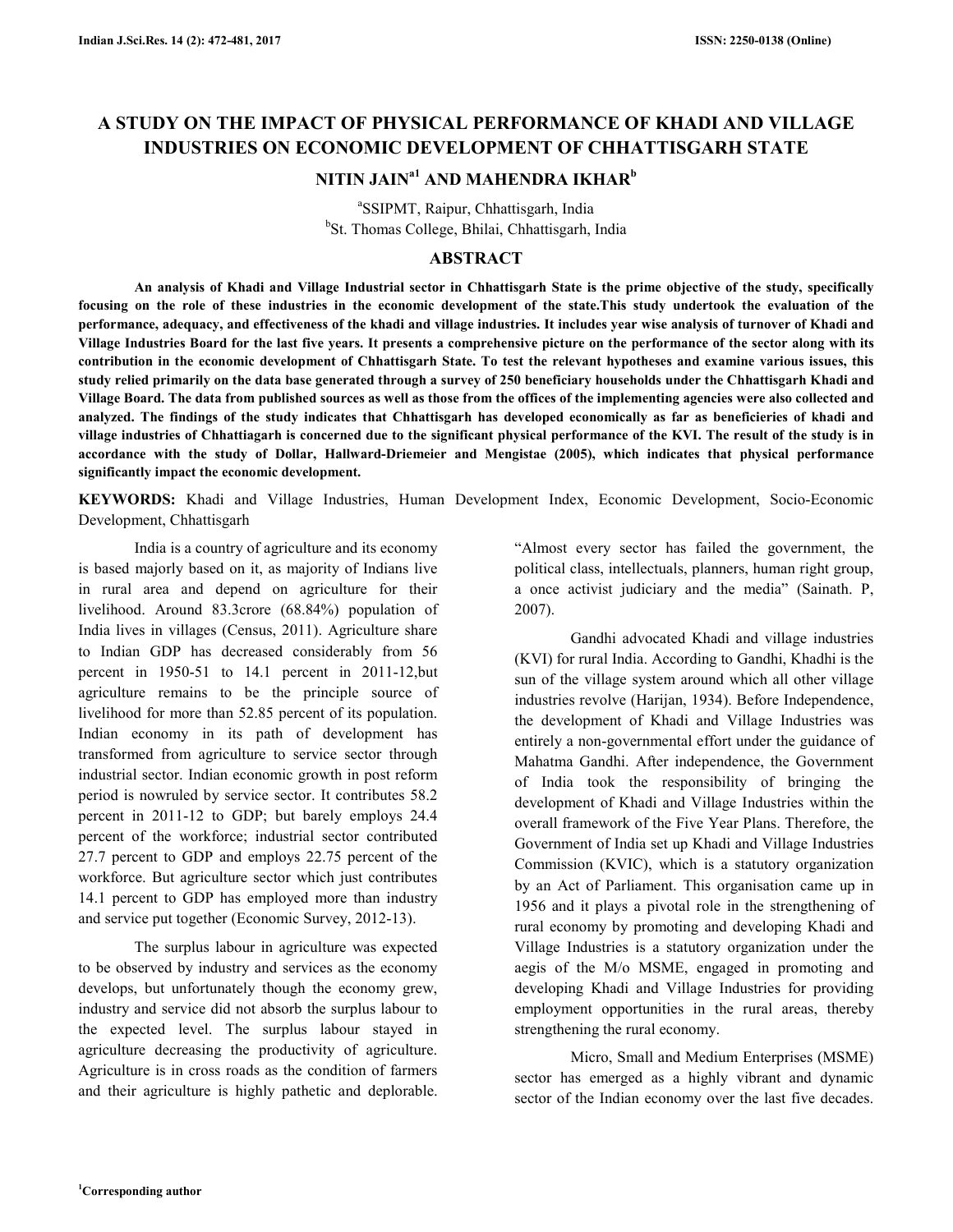MSMEs not only play crucial role in providing large employment opportunities at comparatively lower capital cost than large industries but also help in industrialization of rural &backward areas, thereby, reducing regional imbalances, assuring more equitable distribution of national income and wealth. MSMEs are complementary to large industries as ancillary units and this sector contributes enormously to the socio-economic development of the country (Strategic Action Plan of Ministry of Micro, Small and Medium Enterprises, 2012- 13).

 According to the importance of khadi and village industries in rural India, following research questions arise, which will serve as the basis to formulate the research objectives of the study.

- 1.What is the performance of khadi and village industries in Chhattisgarh State?
- 2.What is the contribution of khadi and village industries in the economic development of Chhattisgarh State?

 The study is limited to understand the performance of khadi and village industries of Chhattisgarh State and its contribution on the economic development of Chhattisgarh State. Hence, for the purpose of this study, data pertaining to production, sales and employment from the beneficiaries of khadi and village industries of Chhattisgarh was considered. The secondary data were obtained from various issues of annual reports of khadi and village industries and economic survey reports of Chhattisgarh government. The reference period for analysis was taken from 2009- 10 to 2013-14. A comparative analysis of compound annual growth rate (CAGR) for khadi and village industries was carried out for key growth and performance parameters like, production, sale and employment to analyse the physical performance of khadi and village industries.This study will contribute specifically to khadi and village insustries board of Chhattisgarh and its beneficiaries as well as to the government of Chhattisgarh in general. The findings of this research work will be helpful in the better understanding of the performance of khadi and village industries in Chhattisgarh and its contribution to the overall economic development of the state.

#### **REVIEW OF LITERATURE**

The idea of revitalizing traditional industries generates from the significant role they are playing in the economic development specially employment generation (PrabinBaishya, 1989). The rural people lives a miserable life, meant to be a process of slow starvation. Extinction of village/traditional industries can easily deteriorate the villages in India and the rural life (Gandhi, 1959). The traditional belief about the role of small and cottage industries in our country is generally spread of 'unreconstructed Gandhists' (Myrdal Gunner, 1968). Village Industries predominantly engage the rural population by providing employment to earn a livelihood. They form a part of the rural occupational structure and their decline leads to the dislocation of a sizeable number of rural people (Papola and Mitra, 1982).

Indian economy is basically characterized with large scale unemployment and poverty. Village and Small Scale Industries play an important role in the country by providing employment opportunities in rural areas with less amount of capital and infrastructure, in particular to women and weaker sections of society and for bringing about a reduction in regional disparities and removal of economic backwardness of the rural and undeveloped area of the country (VadilalDagli, 1976). The village and small scale industries come under the category of rural industrialization. Rural industrialization is important not only as a means of creating employment for rural people and raising the real income of the nation but also it contributes to the development of many other rural occupation like agriculture. The development of rural industries also creates opportunities for women domestically and changes the pattern of living (Desai, 1993).

#### **Khadi and Village Industries**

 Economic Development is a process whereby an economy's real national income increases with time. And if the rate of development is greater than the rate of population growth, then per capita real income will increase. In an economy like India and its various states, majority of people lives in rural area and hence, the development is slow due to poverty. To remove poverty, the purchasing power has to be increased to fulfil their basic needs, which will eventually enhance the economy. To increase the purchasing power, employment is must. Agriculture is the only means of livelihood of the rural India, and this sector is featured with chronic unemployment and underemployment. Therefore, it is necessary to enhance the opportunities of employment of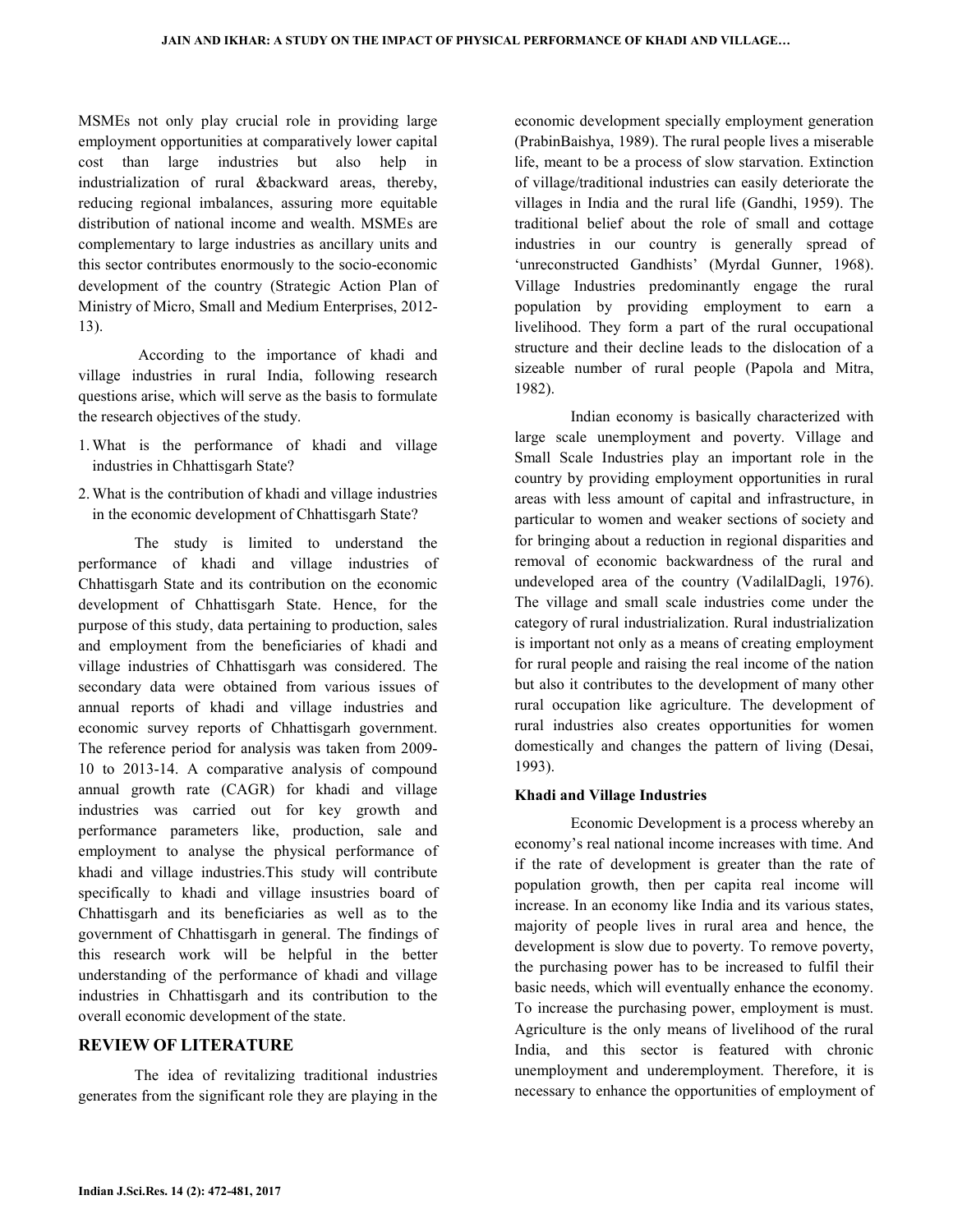rural people in the non-farming occupations to immediately tackle the problem. Khadi and Village Industries is the alternative solution to this problem (Arunachalam.K, 1974). The Khadi and Village Industries fulfill the social objective of providing employment to rural people and ensure economic development, which helps to remove the main obstacle of growth i.e. poverty.

### **The role of Khadi and Village Industries**

 Khadi is the proud legacy of our national freedom movement and the father of the nation. Khadi and Village Industries are two national heritages of India. One of the most significant aspects of Khadi and Village Industries in Indian economy is that it creates employment at a very low per capita investment. This Sector not only serves the basic needs of processed goods of the vast rural sector of the country, but also provides sustainable employment to rural artisans. It represents an exquisite, heritage product, which is ethnic as well as ethical. It has a potentially strong clientele among the middle and upper strata of the society (MSME working group report, 2012)

The Khadi and village industries continue to be more relevant in the globalized India. India is now reaping the benefits of demographic dividend. The average age of today's India is 24 years. India should provide /facilitate its youths to get the jobs, so that their energy is channelized in right direction towards economic development of nation. The already existing surplus labour and the new entrants to the job markets must be provided jobs; otherwise it would prove disaster to the economy. Globalized India has welcomed FDI established SEZ, but it cannot provide jobs to all those who demand the jobs, except by developing and encouraging the Micro, Small and Medium Enterprises, Khadi and Village industries.

#### **Khadi and Village Industries Commission (KVIC)**

 Before Independence, the development of Khadi and Village Industries was entirely a non-governmental effort under the guidance of Mahatma Gandhi. After independence, the Government of India took the responsibility of bringing the development of Khadi and Village Industries within the overall framework of the Five Year Plans. Therefore, the Government of India set up Khadi and Village Industries Commission (KVIC), which is a statutory organization by an Act of Parliament. This organisation came up in 1956 and it plays a pivotal role in the strengthening of rural economy by promoting and developing Khadi and Village Industries

The functions of the KVIC are generally to plan, promote, organize and assist in implementation of programmes for the development of khadi and village industries. To achieve this, it undertakes (a) financing of eligible agencies (b) training of persons employed or desirous of seeking employment in Khadi and Village industries, supervisors and other functionaries; (c) building the reserves of the materials; (d) R&D in Khadi and Village Industries sector; (e) promotion of sale and marketing of khadi and village industries products; (f) promotion and encouragement of cooperative efforts among the persons engaged in Khadi and Village Industries, etc.

Khadi & Village Industries Commission established under the Khadi and Village Industries Commission Act, 1956 (61 of 1956), is a statutory organisation engaged in promoting and developing khadi and village industries for providing employment opportunities in the rural areas, thereby strengthening the rural economy of the country. It took over the activities from the erstwhile All India Khadi and Village Industries Board w.e.f. 01 April 1957. KVIC has been identified as one of the major organisations in the decentralised sector for generating non-farm employment opportunities in rural areas at low per capita investment. It undertakes activities like skill improvement, transfer of technology, research & development, marketing, etc., in the process of generating employment/self-employment opportunities in rural areas (KVIC Annual Report, 2013- 14)

# **Objectives of Khadi and Village Industries Commission (KVIC)**

- 1.The social objective of providing employment in rural areas;
- 2.The economic objective of producing saleable articles; and
- 3.The wider objective of creating self-reliance amongst people and building up a strong rural community spirit.

#### **Khadi and Village Industries in Chhattisgarh**

 Khadi and Village Industries in Chhattisgarh is managed and controlled by the Chhattisgarh Khadi and Village Industries Board (KVIB). The main objective of Chhattisgarh Khadi and Village Industries Board is to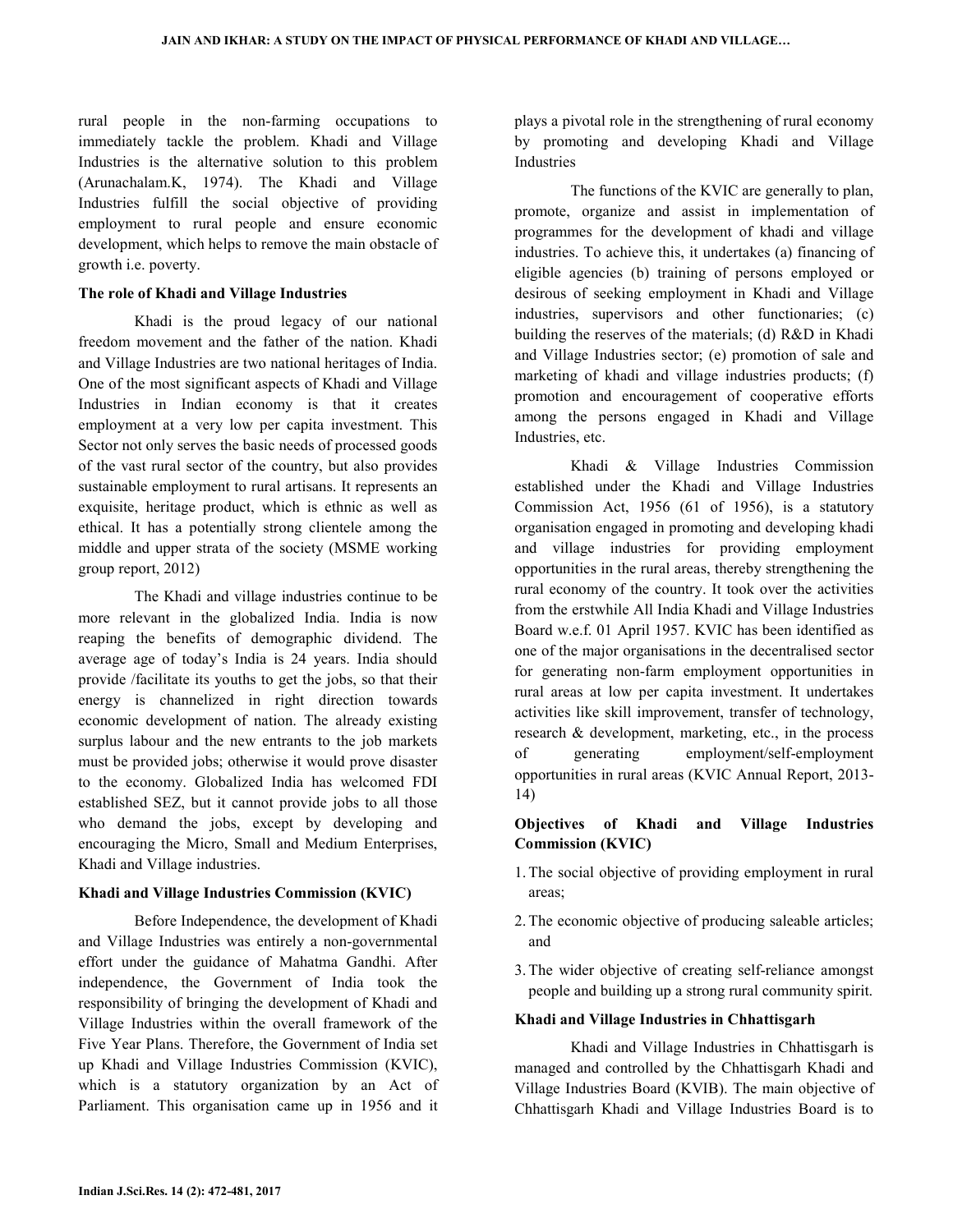generate mass opportunities of employment for trained artisans and craftsmen and yarn spinning women with the help of advanced technology by development of khadi and village industries in rural areas.

The main objectives of KVIB are:

- 1)To assist individual Trust, Institution, society, SHGs to setup village industries (VI) in rural area for creating employment opportunities.
- 2)To encourage to develop the rural industries through technical training.
- 3)To provide for sale and marketing of khadi and village industries product (KVI) through departmental bhandars.

 Three Khadi Bhandars run by board in the state. Khadi bhandars are in the districts headquarter Raipur, Shastri Market, JagadalpurChitrakut Road, Bilaspur Satyam Complex and Selling of khadi & village industries products during the year 2005-2006 was Rs. near about 1.00 Crore (Economic Survey, 2014-15).

#### **Introduction to Economic Development**

 Economic Development and Economic Growth are two different concepts, though both indicate the prosperity of a region/community/country in different perspectives. Economic Development is a measure of the welfare of humans in a society i.e. a notion of measure/measures of human welfare. It is a multidimensional process which involves transformation in structures, attitudes and institutions as well as the acceleration of economic growth, reduction of inequality and the eradication of absolute poverty. It is policy intervention with aims of development of Human capital, Literacy ratio, Infrastructure, Health & general welfare of the citizens. Human Development Index is one of the most accurate methods for measuring it which takes into account, the literacy rates & life expectancy. Modernization and industrialization plays important role for economic development of a nation.

Development can only be assessed on a combination of quantitative and qualitative dimensions, both tangible (economic) and intangible (Social). Hence, economic development can be assessed by the combination of these two parameters, together form socio-economic development.

 Economic Development is understood in terms of the following:

- 1)Social development: Process of growth and development of the capacities of the people and the improvement of society in which they live in order to obtain a better life for all measured in terms of life expectancy, literacy rate etc.
- 2)Economic development: discussed in terms of economic growth of the people living measured in terms of GDP, GNP etc.

# **Socio-Economic Development**

 Development is defined as a state in which things are improving. But it is defined in different ways in various contexts, social, political, biological, science and technology, language and literature. In the socioeconomic context, development means the improvement of people's lifestyles through improved education, incomes, skills development and employment. It is the process of economic and social transformation based on cultural and environmental factors. Socio-economic development, therefore, is the process of social and economic development in a society. It is measured with indicators, such as gross domestic product (GDP), life expectancy, literacy and levels of employment.

A measure of human development, which is a composite of the key indices of health, education and income was developed. The specific indicators utilised in the construction of this composite measure are life expectancy at birth as an indicator of health; literacy and mean years of schooling (or, as an alternative, the combined enrolment ratio) as a measure of education; and per capita GDP (adjusted for purchasing power parity) as an indicator of material well-being. The Human Development Index was developed in 1990 by a group of economists including Dr. MahbubulHaq and Professor Amartya Sen. It has been used since then by United Nations Development Programme (UNDP) in its annual Human Development Report. The Human Development Index is a composite measure of health, education and income that was introduced in the first Human Development Report in 1990 as an alternative to purely economic assessments of national progress, such as GDP growth (Human Development Report, 2010). The Human Development Index combines three basic indicators and their dimensions as shown in figure 1.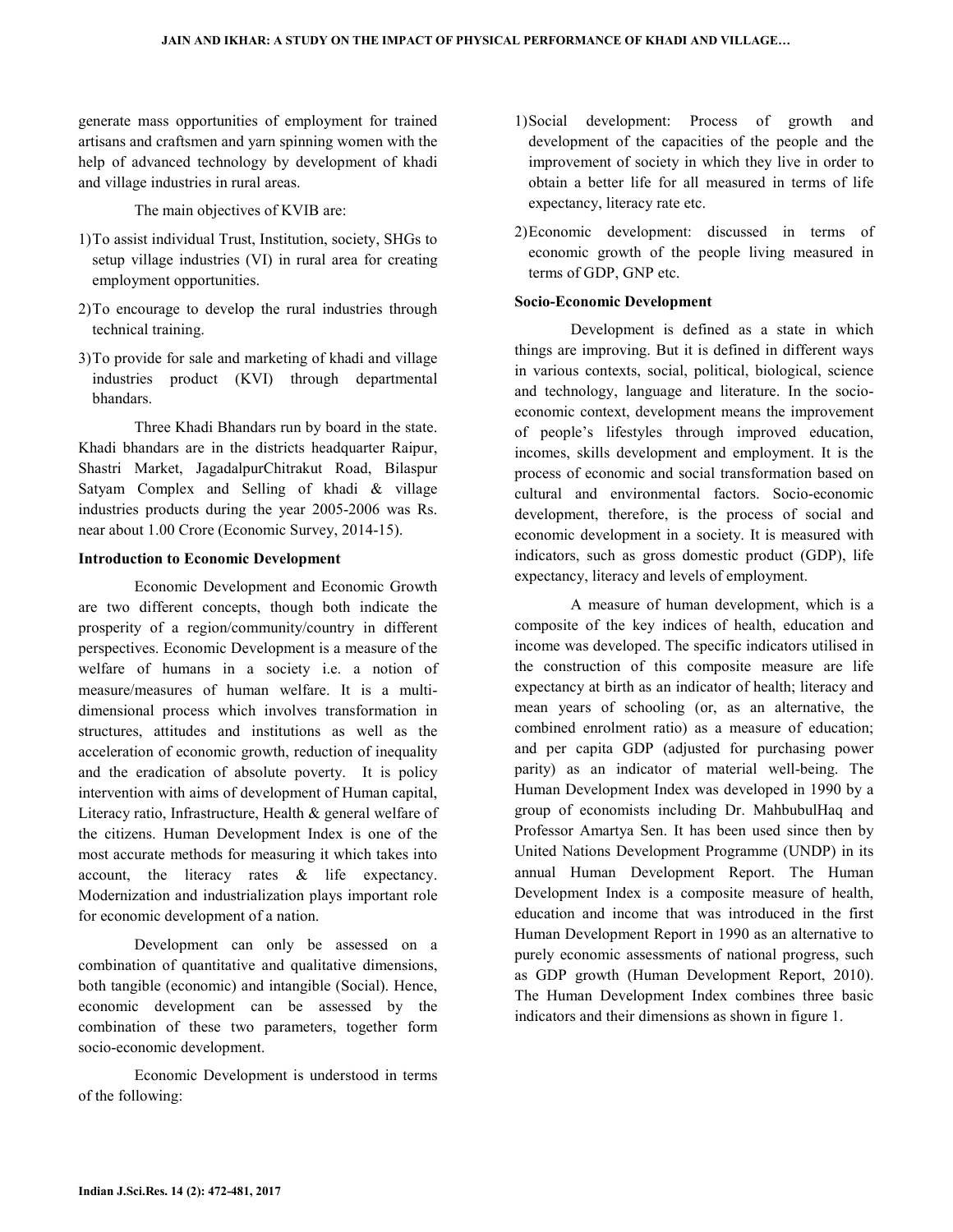

 **Figure 1: Human Development Index: Indices and Dimensions**

(Source: Human Development Report, 2010)

# **RESEARCH METHODOLOGY**

#### **Research Objectives**

 This study seeks to understand and analyze the role of khadi and village industries on the economic development of the Chhattisgarh State. The following objectives have been formulated for the purpose of the study:

- 1. To study about the Khadi and Village Industries of India and Chhattisgarh State.
- 2. To study about the physical performance of Khadi and Village Industries Board of the Chhattisgarh State.
- 3. To study about the Economic Development of the Chhattisgarh State through Khadi and Village Industries.
- 4. To study about the relationship between physical performance of Khadi and Village Industries and Economic Development of Chhattisgarh State.
- 5. To understand the contribution of Khadi and Village Industries in the Economic Development of the Chhattisgarh State.

## **Research Variables**

 Contribution of Khadi and Village Industries in the Economic Development of the Chhattisgarh State can be explained by Physical Performance of Khadi and Village Industries. The three indicators of physical performance are production, sales and employment. The independent variable and dependent variable of the study are physical performance and economic development respectively as mentioned in table 1. Three indicators of physical performance have been identified through literature review as shown in the table 2. Whereas, three indicators of human development index were identified to assess the economic development as shown in table 3.

**Table 1: Independent and Dependent Variable** 

| Independent<br><b>Variables</b> | <b>Source</b>                                      | Dependent<br><b>Variable</b> |
|---------------------------------|----------------------------------------------------|------------------------------|
| Physical<br>Performance         | Dollar,<br>Hallward-<br>Driemeier and<br>Mengistae | Economic<br>Development      |

**Table 2: Indicators of Physical Performance** 

| <b>Indicators</b> | <b>Source</b> | Dependent<br><b>Variable</b> |
|-------------------|---------------|------------------------------|
| Production        | <b>MSME</b>   |                              |
| Sales             | Annual        | Physical                     |
| Employment        | Report,       | Performance                  |
|                   | 2013-14       |                              |

Source: MSME Annual Report, 2013-14

#### **Table 3: Indicators of Economic Development**

| Antecedent   | Indicato  | <b>Source</b> | Depend          |
|--------------|-----------|---------------|-----------------|
|              | rs        |               | ent             |
|              |           |               | <b>Variable</b> |
| Life         |           |               |                 |
| Expectancy   |           |               |                 |
| Index (LEI)  | Human     | Human         | Econom          |
| Education    | Developm  | Developmen    | ic              |
| Index $(EI)$ | ent Index | t Report,     | Developme       |
| Income Index | (HDI)     | 2010          | nt              |
| (GDPI)       |           |               |                 |

#### **Research Hypothesis**

 To study the role of khadi and village industries on the economic development of Chhattisgarh, it is required to evaluate the physical performance of the industry in terms of production, sales and employment generation among the rural people as well as to identify their socio economic development, which will eventually indicate the economic development of khadi and village industries. It is predictated that the enhancement of the physical performance of khadi and village industry will enhance the socio-economic development; hence it will contribute to the economic development of the state as also evidenced by Dollar, Hallward-Driemeier and Mengistae (2005). For the purpose the study, following research hypothesis is being proposed: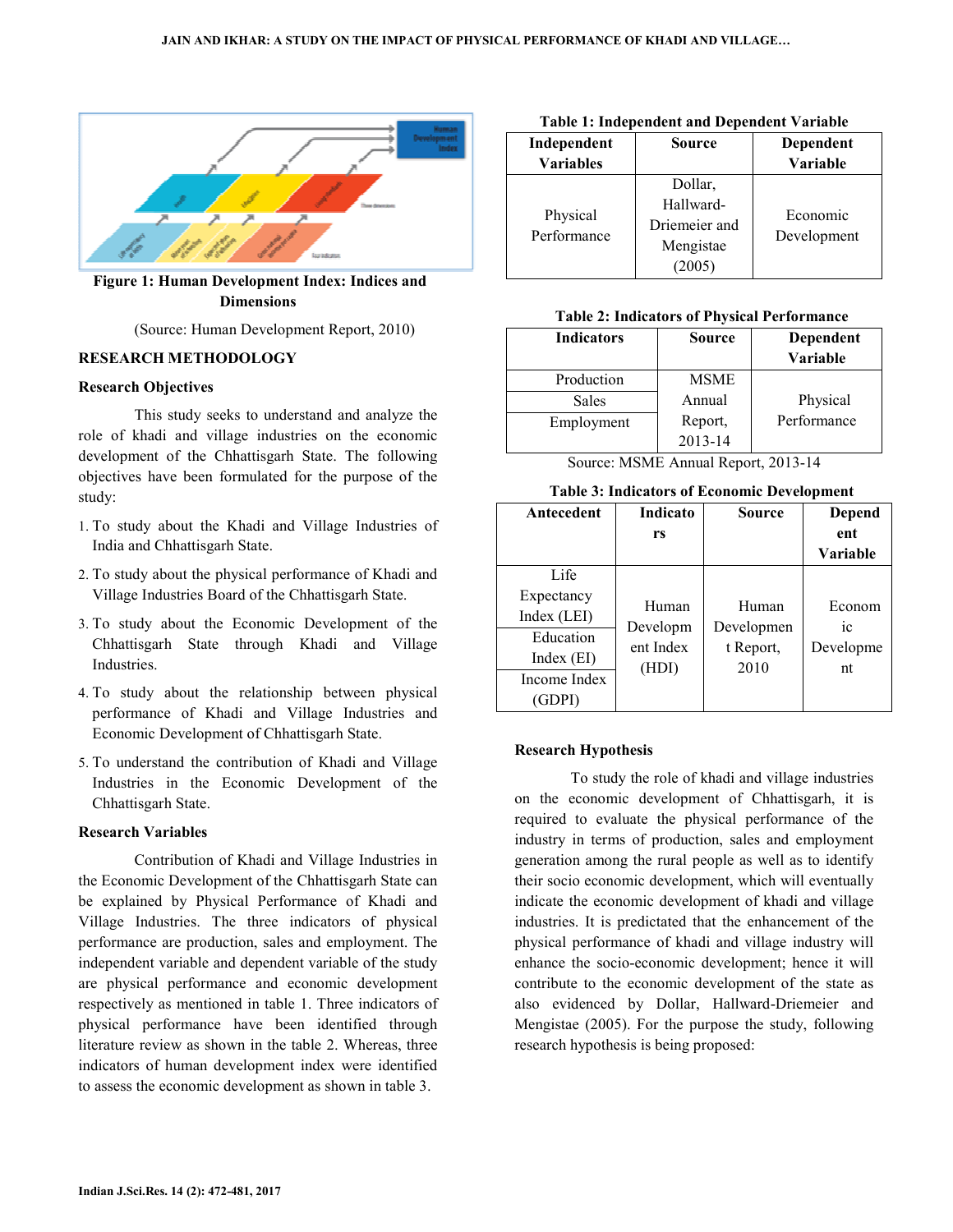**H1:** There is a significant contribution of Khadi and Village Industries in the Economic Development of the Chhattisgarh State.

#### **Research Instrument**

 The following instruments were formulated for collection of data to calculate the human development index (HDI) for khadi and village industries of Chhattisgarh. Refer Table 4

# **Research Model**

 The following research model is proposed indicating the independent and dependent variables along with their indicators as shown in figure 2.

| Indepe<br>ndent<br><b>Variabl</b><br>e                           | <b>Indicators</b>                 |                                                                | Antece<br>dent                                     | Scale                                                                                                       | Sour<br>ce                                              |
|------------------------------------------------------------------|-----------------------------------|----------------------------------------------------------------|----------------------------------------------------|-------------------------------------------------------------------------------------------------------------|---------------------------------------------------------|
| Life<br>Expecta<br>ncy                                           | Life<br>Expectancy<br>Index (LEI) |                                                                | Life<br>Expecta<br>ncy<br>Value<br>(LEV)           | The Average<br>life of<br>people(in<br>years)                                                               |                                                         |
| Educati<br>on and<br>$_{\rm on}$<br>Knowle<br>dge<br>$\mathbf x$ | Edu<br>cati                       | Mean<br>years<br>of<br>schoo<br>ling<br>Index<br>(MYS<br>I)    | Mean<br>vears of<br>schooli<br>ng<br>(MYSV         | Average<br>number of<br>years of<br>education<br>received by<br>people ages<br>25 and older                 | Huma<br>n<br>Devel<br>opme<br>nt<br>Repor<br>t.<br>2010 |
|                                                                  | Inde<br>(EI)                      | Expec<br>ted<br>years<br>of<br>schoo<br>ling<br>Index<br>(EYSI | Expecte<br>d<br>yearsof<br>schooli<br>ng<br>(EYSV) | Number of<br>years of<br>schooling<br>that a child of<br>school<br>entrance age<br>can expect to<br>receive |                                                         |
| Standar<br>d of<br>Living                                        |                                   | Income Index<br>(GDPI)                                         | GNI per<br>capita<br>(GNIpc                        | Monthly per<br>capita<br>income from<br>all sources                                                         |                                                         |

**Table 4: Research Instrument** 



#### **Figure 2: Economic Development Model of KVI**

Source: Authors Own

### **Research Methods**

 For the purpose of this study, data pertaining to production, sales and employment from the beneficiaries of khadi and village industries of Chhattisgarh were taken. The secondary data were obtained from various issues of annual reports of khadi and village industries and economic survey reports of Chhattisgarh government. The reference period for analysis was taken from2009-10 to 2013-14. A comparative analysis of compound annual growth rate (CAGR) for khadi and village industries was carried outfor key growth and performance parameters like, production, sale and employment to analyse the physical performance of khadi and village industries.

Significant part of the study depends on secondary sources. But information has also been obtained from primary sources which include interviews, comments, observations, opinion, notes, etc. of the persons concerned with the Khadi and Village Industry in Chhattisgarh State.

The development of chattisgarh state through khadi and village industries was identified with the help of Human Development Index. It is the index which represents the socio-economic status (economic development) of Chhattisgarh. The data for three parameters of HDI was collected from the beneficiaries of khadi and village industries of Chhattisgarh in the form of a structured questionnaire. The survey was conducted on 250 beneficiaries selected on the basis of non-probabilistic convenience sampling technique, and the data collected was analysed to check the socioeconomic status (economic development) of Chhattisgarh.

The primary information was also gathered through discussion with officials of KVIB of Chhattisgarh, District Industries centre (DIC), KVI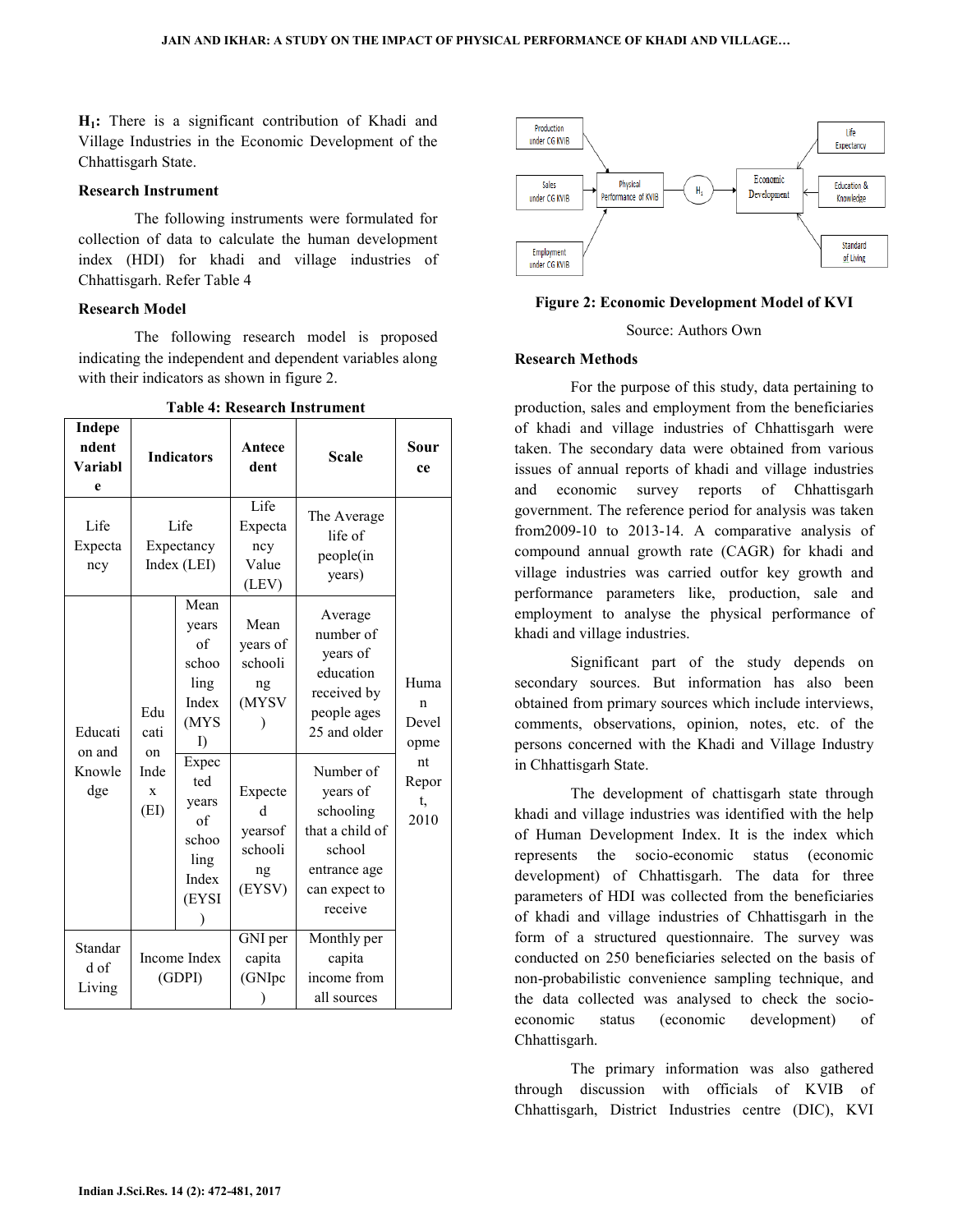distribution centers of Raipur, Bilaspur and Jagdalpur. Materials for the present study were collected from the published annual reports, economic survey, magazines, journals, and periodicals, have also been gone through to derive information pertaining to the present study.

For testing the hypothesis implicit in the aforesaid objectives, both primary and secondary data were used to analyze. Physical performance was assessed through mean and CAGR, where graphical representation was also done for both khadi & village industries. HDI was assessed through various formulas mentioned in literature review of this study. Hence, the role of khadi and village industris on the economic development of Chhattisgarh was assessd with the help of the results of the study.

# **RESULTS AND DISCUSSION**

 Firstly, a close analysis of the physical performance on the basis of three indicators i.e. production, sales and employment generation was conducted for khadi and village industries of Chhattisgarh to know the percentage increase in three indicators for a span of 5 years from 2009-10 to 2013-14. Secondly, economic development of Khadi and Village Industries ofChhattisgarhwas analysed through human development index on the basis of three indictators i.e. life expectancy index, education index and income index. Hence, the role of Khadi and Village Industries through physical performance on the economic development of Chhattisgarh has been understood in this chapter.

The Khadi production which was 177.43 lakhs in 2009-10, has increased to 210.26 lakhs in 2013-14, indicating a compound annual growth rate (CAGR) of 3.45% in the span of 5 years. Whereas production in Village Industries indicate a continuous increase from 3015.62 lakhs in 2009-10to 6444.19 lakhs in 2013-14, presenting around double growth over the time period from 2009 to 2014, indicating a compound annual growth rate (CAGR) of 16.40%..

The performance of village industries in Chhattisgarh in terms of production was 6444.19 lakhs in 2013-14 as compared to 3015.62lakhs in 2009-10. Village industries has registered a growth rate (CAGR) of 16.40% in the period of five years from 2009-10 to 2013-14. The performance of khadi sector in Chhattisgarh in terms of sales was 456.65 lakhs in 2013- 14 as compared to 136.58lakhs in 2009-10. Khadi sector has registered a growth rate (CAGR) of 27.3% in the

period of five years from 2009-10 to 2013-14. The performance of village industries in Chhattisgarh in terms of production was 8858.55lakhs in 2013-14 as compared to 5236.74lakhs in 2009-10. Village industries has registered a growth rate (CAGR) of 11.09% in the period of five years from 2009-10 to 2013-14. The performance of khadi sector in Chhattisgarh in terms of employment generation was 870 persons in 2013-14 as compared to 622 persons in 2009-10. Khadi sector has registered a growth rate (CAGR) of 6.94% in the period of five years from 2009-10 to 2013-14. The performance of village industries in Chhattisgarh in terms of employment generation was 2406 persons in 2013-14 as compared to 2500 persons in 2009-10, which shows a decline in the number of employment generation witin a span of five years. Whereas, in the year 2010-11, a massive 19525 employment was generated. Village industries has registered a negative growth rate (CAGR) of -0.76% in the period of five years from 2009-10 to 2013-14.

The overall physical performance of khadi and village industries for production, sales and employment has been calculated by adding the values of both khadi sector and village industries. The percentage increase or decrease in production, sales and employment individually for both khadi sector and village industries is also calculated along with the overall for khadi and village industries. All the figures show positive increase in percentage for production, sales and employment except for employment under village industries shows a decline of 3.76% in a span of 5 years from 2009-10 to 2013-14, but the total employment generated for khadi and village industries is 4.93%, which shows a positive increase in 5 years.

The physical performance of khadi and village industries in terms of compound annual growth rate (CAGR) for production, sales and employment has been calculated for both khadi sector and village industries seperatly. The khadi and village induatries in terms of production has grown with 19.85% in a span of 5 years, where in terms of sales it has grown with 38.39% in a span of 5 years. The growth rate of employment generation in khadi and village industries in a span of 5 years is 6.18%.

Hence, the khadi and village industries in Chhattisgarh is performing significantly in the form of sales for generating income to the beneficieries/artisans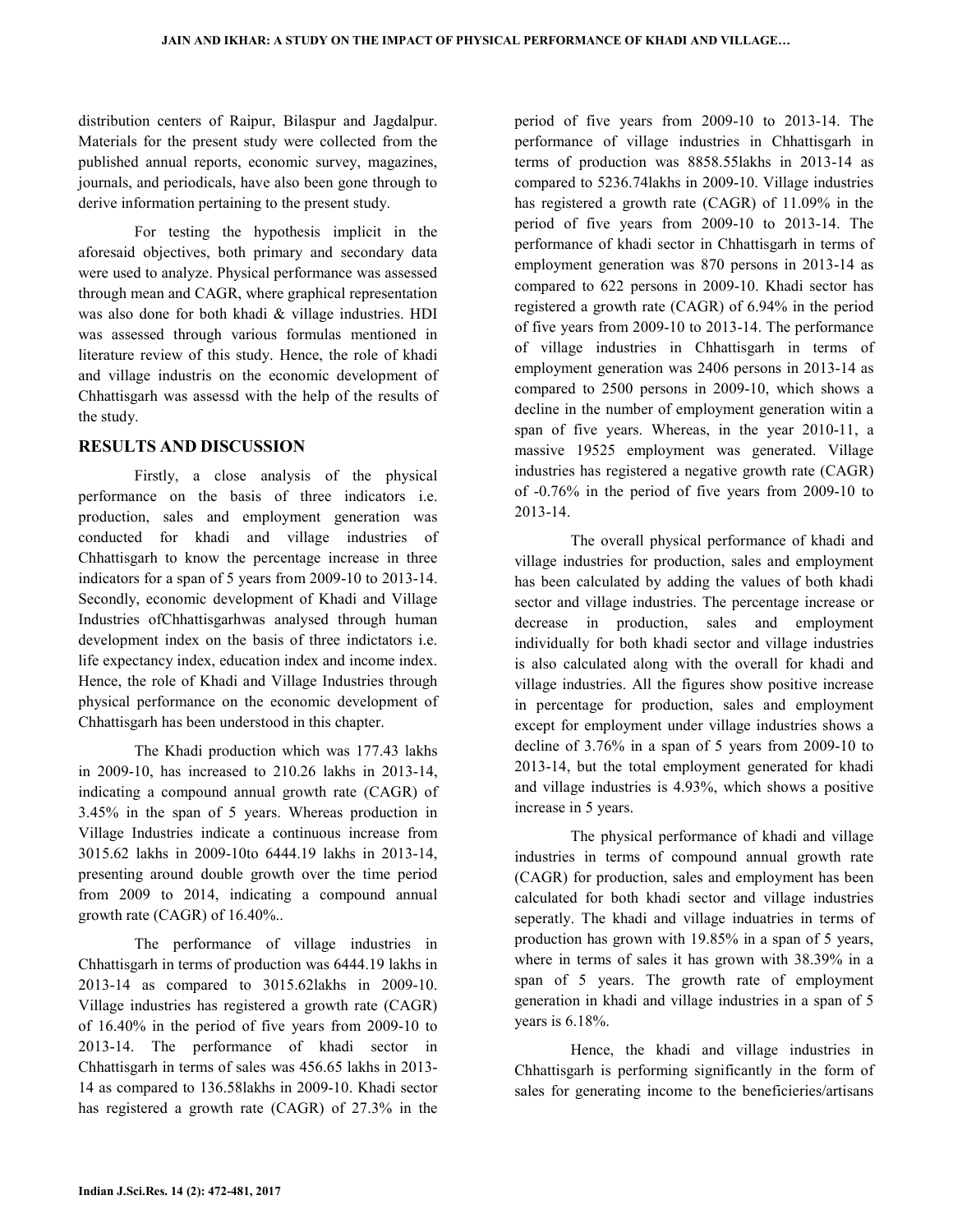and also through providing employment to the rural people to earn a livelihood. The role of khadi and village industries on the economic development of Chhattisgarh state can be understood by analyzing the impact of physical performance of KVI on the socio-economic development of the beneficieries of the KVI of Chhattisgarh. Therefore, if the KVI sector is performing well, it must impact the economic development in positive manner and hence, the people will show good level of social-economic development in the form of HDI.

 The life expectancy index for khadi sector in chhattisgarh is 0.784 as compared to 0.829 for village industries. The education index amounts to 0.452 for khadi sector as compared to 0.474 for village industries. The income index for khadi sector amounts to 0.513 as compared to 0.565 for village industries. On the basis of three indicators, the human development index for khadi sector of Chhattisgarh is 0.566 and for village industries is 0.636. The mean life expectancy index for khadi and village industries in Chhattisgarh is 0.806, education index is 0.463 and income index is 0.539. The human development index (HDI) for khadi and village industries in Chhattisgarh is 0.601.

The HDI attempts to rank the economic development on a scale of 0 (lowest human development) to 1 (highest human development) based on three goals or end products of development. The range of human development is categorized under three levels as low human development ranges from 0.0 to 0.50, medium human development ranges from 0.51 to 0.79, and high human development ranges from 0.80 to 1.0.

The human development index calculated in this study for khadi sector is 0.566 and for village industries is 0.636, which indicates that both sector is having medium human development (0.51 to 0.79). Moreover, the HDI for khadi and village industries of Chhattisgarh is 0.601, which is again under the medium human development. Hence, it indicates that chattisgarh has developed economically as far as beneficieries of khadi and village industries of Chhattiagarh is concerned due to the significant physical performance of the KVI. The result of the study is in accordance with the study of Dollar, Hallward-Driemeier and Mengistae (2005), which indicates that physical performance significantly impact the economic development.

So, now it has been proved that khadi and village industries of Chhattisgarh state is performing well and it has substiancially developed the rural people both socially and economically, it is the right time to realize the importance of the contribution of KVI and to formulate and implement the workable strategy for KVI in order to sustain the objectives of KVI which Ghandi has thought of. One of the most essential strategies is globalization of Khadi and Village Industries The relaxation in the policies of FDIin the markets of the developing economies like India has given more advantage to developed countries to capture the developing economies market. The modern technology, hidden subsidies given by their countries and updated marketing skills help them to conquer Indian markets. Further the developed worlds impose restrictions on the areas where developing countries have an edge over them. Therefore, in order to safeguard the rural programs, Indian government, has to provide suitable safety nets for MSME and KVI. Proactively protecting the rural India from the negative externalities of globalization is the only immediate solution. But the sceaniro is not favourable. The major portion of the budgetary support given to the KVI is for disbursement of rebates on retail sales of Khadi and to subsidy on village industries. In the past the working fund given to khadi industry was interest free. But at present 4 to 6 % of interest is charged on the working fund also. Earlier Government gave loans from plan provisions, but of late, plan provision has depleted and the Khadi sector is being financed by the consortium of banks (CBC) which expects working fund to be repaid in installments, along with interest. The government of India should not forget that Khadi is not mere cloth. It is a process of socialeconomic reconstruction of our rural India, which amounts to be around 70%. As long as the government continues to proclaim that their primary objective is the welfare of the people, it has to continue to support to Khadi and village industries.

#### **CONCLUSION**

 The khadi and village industries in Chhattisgarh have grown substiancally in terms of production, sales and employment and have considerably contributed in the economic development of Chhattigarh. Moreover, it holds great potential for generating gainful employment opportunities for the rural poor, arresting migration of rural workers to urban areas and for promoting the strategy of sustainable development. However, this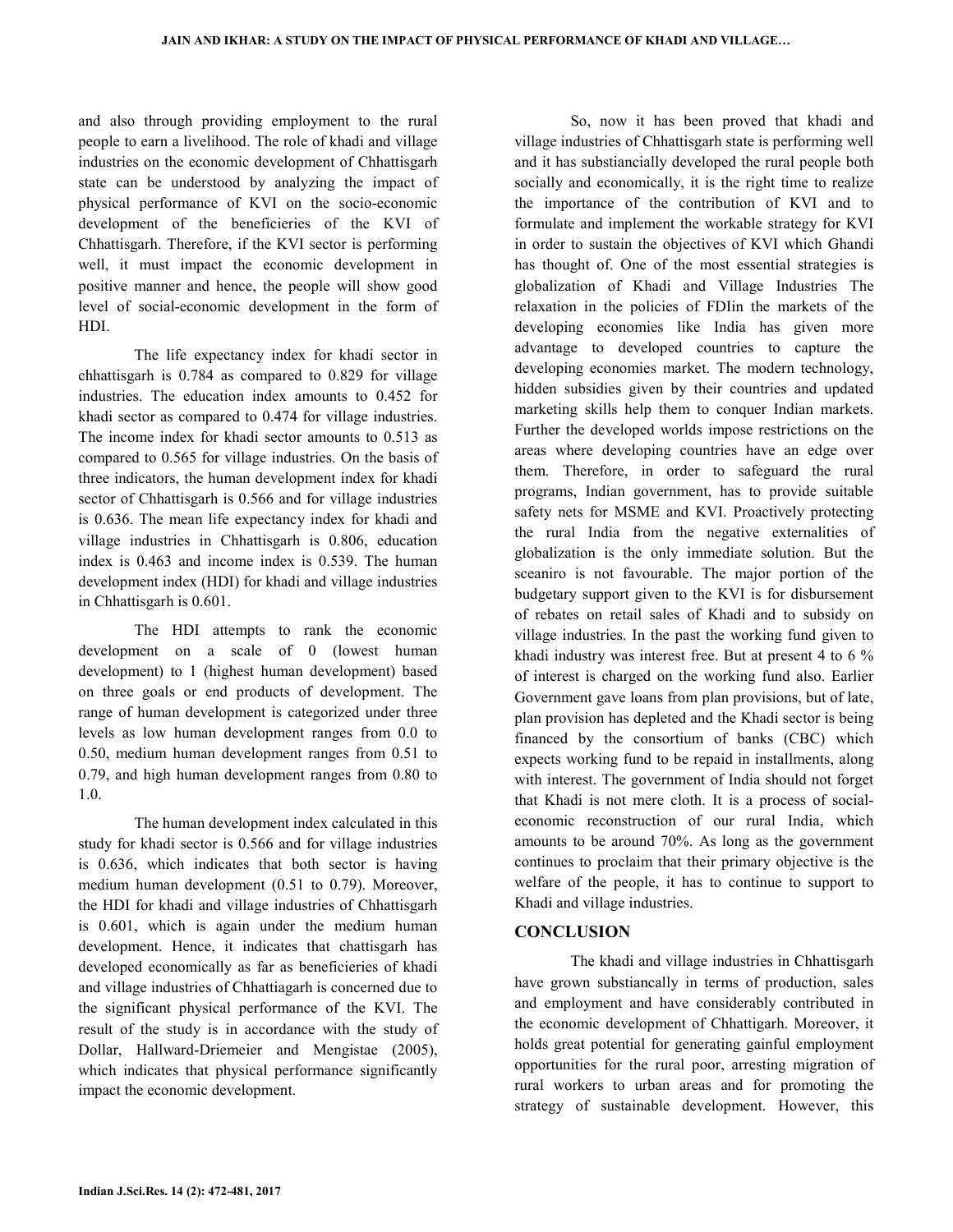potential cannot be realised without addressing some basic weaknesses with regard to the design and implementation of the programme and without making it fiscally sustainable. It may be necessary to constitute a committee to examine the feasibility of the various programmes being designed and implemented by KVIB and to suggest suitable measures for restructuring of KVIB and its various activities, so that the primary objective of the scheme is realised with justifiable level of fiscal support.

The Chhattisgarh Khadi and Village Industries Board is playing a vital role in generating employment for rural poor, unemployed youth and down-trodden artisans of the state by providing financial and technical assistance for setting up of micro and small industrial production units. The growth rates of khadi and village industries sector in terms of production, employment and sales are substantial. The development of khadi and village industries sector has acquired even more relevance today on account of : (i) growing population pressure in rural areas; (ii) rapid expansion of the lobour force especially among the marginal farmers and landless agriculture labors; (iii) inadequate opportunities for nonagricultural work; (iv) limitation of the organized sector in absorbing the labour force; (v) need and the capacity for creating employment opportunities near the place of residence so as to avoid migration from rural to urban areas. It is for these reasons the governments support is considered essential for the continuous progress of the khadi and village industries sector. Finally, the study concludes with the observation that Khadi and Village Industry is playing a pivotal role in chattisgarhs' economic development. Thus, khadi and village industries is the best way to fight the evil of unemployment and to stop the migration of labour from rural to urban areas.

KVIC as a part of its commitment to rural industrialisation has been assessing rural resources, augmenting deficient resources and formulating plans, programs and schemes for effective and balanced utilisation of these parameters and determining priorities. From a highly centralised urban planning system, the Indian economy is gradually moving towards the rural sector and it is here that the KVIC concerns itself with the building of a long term strategic vision of the future rural strategy and decide on priorities of the rural sector.

# **REFERENCES**

Arunachalam.K (1974). Khadi Economics a few Aspects.

- Baishya, Prabin. (1989(. Small and cottage industries: a study in Assam. Delhi: Manas Publications.
- Census of India (2011). Rural Urban distribution of Population. Ministry of Home Affairs. New Delhi. http://censusindia.gov.in/2011-provresults/paper2/data\_files/india/Rural\_Urban\_20 11.pdf
- Desai, Vasant (1993). A Study of Rural Economics. Himalaya Publishing House.
- Dollar, David, Mary Hallward-Driemeier and TayeMengistae (2005). Business Climate and Firm Performance in Developing Countries. Economic Development and Cultural Change, Vol. 54(1), pp. 1-31.
- Economic survey (2012-13). Government of India, Ministry of Finance, Department of Economic Affairs. Economic Division. Oxford University Press. http://descg.gov.in/pdf/publications/allpub/3.Ec onomicSurvey2012-13(English).pdf
- Gandhi (1934) Harijan, Collected works of Mahatma Gandhi.https://www.gandhiheritageportal.org/jo urnals-by-gandhiji/harijan
- Gandhi (1959). Economics and Industrial Life and Relations. In (ed) V.B.Kher, Harijan, Navajivan Publishing House. Ahmedabad.
- Human Development Report (2010). http://hdr.undp.org/en/content/humandevelopment-report-2010
- KVIC Annual Report, 2013-14. http://www.kvic.org.in/update/ECR/Annual%20 Report%202013-14.pdf
- MSME Working Group Report for 12th Five year plan (2012-17) (2012). MSME, New Delhi. http://www.dcmsme.gov.in/working\_group2012 .pdf
- MSME Annual Report, 2013-14 http://www.dcmsme.gov.in/annualboth.html
- Myrdal Gunnar (1968). Asian Drama. Penguin Books.
- Papola T.S and Ashok Mitra (1982). The Status of Women, Shifts in Occupational